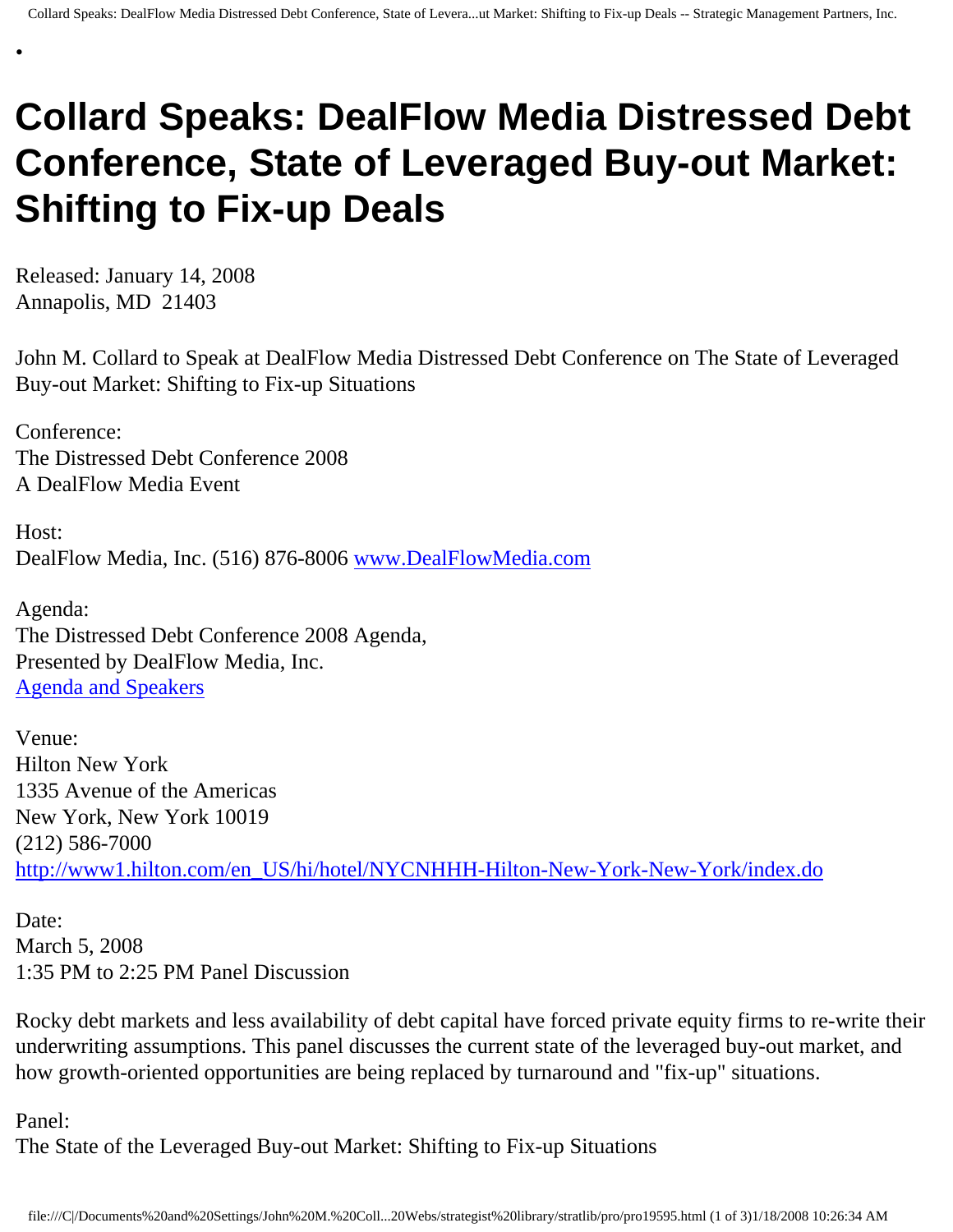Collard Speaks: DealFlow Media Distressed Debt Conference, State of Levera...ut Market: Shifting to Fix-up Deals -- Strategic Management Partners, Inc.

Panelists: John M. Collard, CTP, Chairman, Strategic Management Partners, Inc. (Past Chairman, Turnaround Management Association) Charles F. Riceman, Managing Director, Golub Capital Ronald A. Kahn, Managing Director, Lincoln Partners Conner Searcy, Principal, Insight Equity Holdings Daniel Collin, Partner, Monomoy Capital Partners

Mr. Collard said "private equity investors realize real value-added when they bring in turnaround professionals either to run a company or advise them on investing in underperforming distressed troubled companies in which they want to invest. These professionals bring a unique leadership style to focus on the immediacy of changes required. They can determine what is wrong, implement solutions, and find permanent management teams. When a company is in trouble a different transferable set of leadership skills is required to set the company back on a profitable path." "Focusing on exit strategies from the start is key to maximizing returns on investment. You must build enterprises that future buyers want to invest in."

"More private equity and hedge fund investors are seeking the help of turnaround experts, and many are adding this talent to their senior management roles." Regardless of who employs the turnaround manager, their unique expertise is required to be successful in this market.

## [#](http://members.aol.com/Strategist/home.html)[#](http://members.aol.com/Strategist/sitemap.html)[#](http://members.aol.com/Strategist/urllist.txt)

Reference:

[www.StrategicMgtPartners.com](http://www.strategicmgtpartners.com/)

[DealFlow Media Distressed Debt Conference Agenda at: http://www.dealflowmedia.com/conferences/](http://www.dealflowmedia.com/conferences/dd_conference_08_agenda.cfm) [dd\\_conference\\_08\\_agenda.cfm](http://www.dealflowmedia.com/conferences/dd_conference_08_agenda.cfm)

[www.DealFlowMedia.com](http://www.dealflowmedia.com/)

[Turnaround Management Association www.turnaround.org](http://www.turnaround.org/)

John M. Collard (John@StrategicMgtPartners.com) Chairman Strategic Management Partners, Inc. 522 Horn Point Drive Annapolis, MD 21403 Phone : 410-263-9100